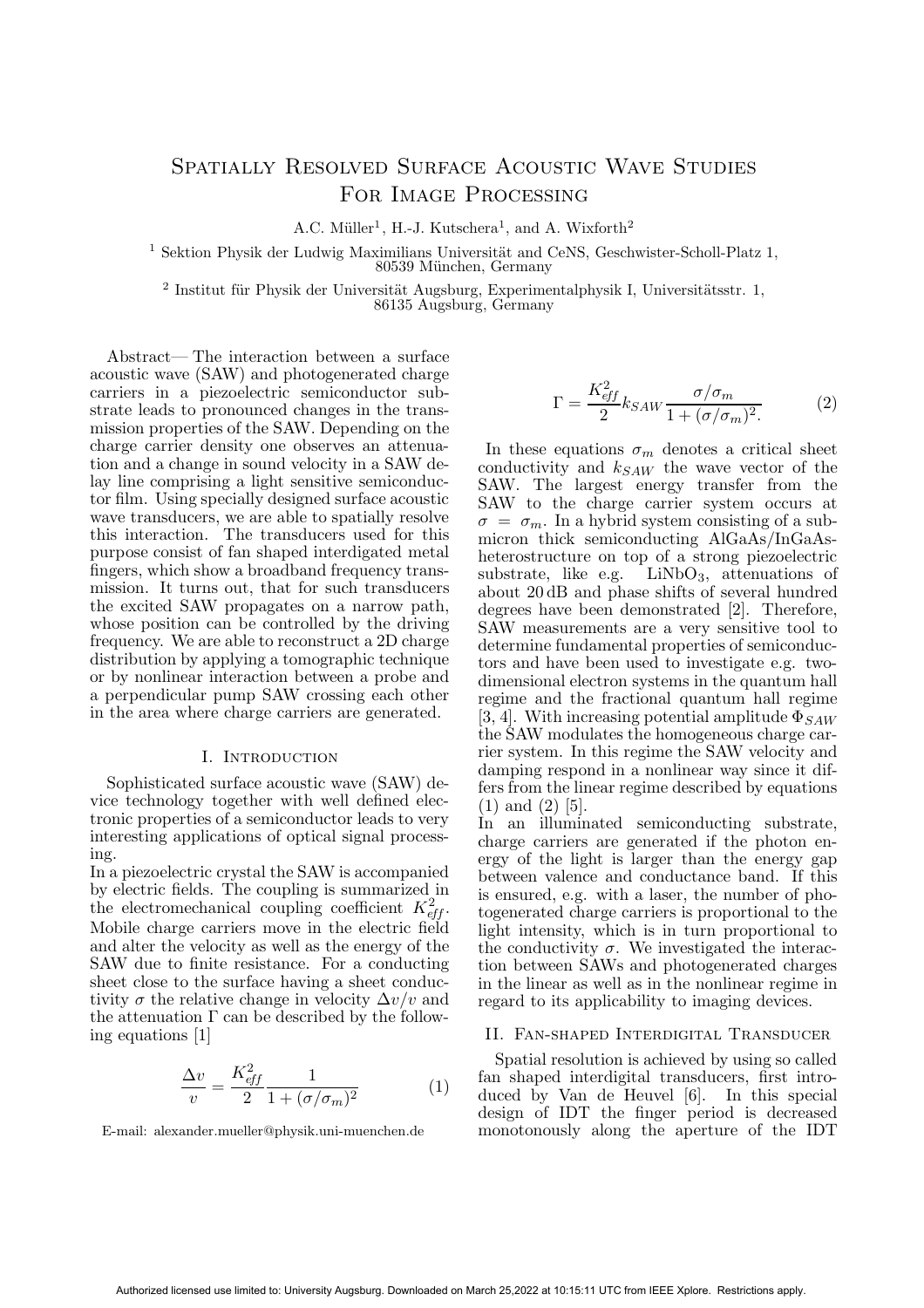[7]. This causes an increase of the SAW frequency along the aperture. Hence, the resulting SAW intensity transmission signal of a delay line consisting of two fan-shaped IDTs is a frequency bandpass. For a frequency within such a bandpass the IDT matches the resonance only in a confined part of the aperture and launches a SAW only on a narrow path. If multiple split fingers are used, internal reflections are reduced and one has the opportunity to work also with higher harmonics of the resonant ground frequency with one single delay line. The value bandpass/middle frequency is approximately the tapering factor which represents a constant value. Therefore, the absolute value of the bandpass spreads with higher harmonics. A typical transmission signal of this design is shown in fig. 1.

The width of the SAW path limits the spatial resolution. It was already shown that the width decreases with increasing tapering factor before it reaches a minimum and then increases again due to diffraction [8]. Diffraction gains in importance, if the confinement reaches the order of the wavelength. Sauer et al. have been able to directly demonstrate diffraction for GaAs by X-ray imaging [9]. The typical width of a SAW path for an IDT with a tapering factor of 10%, an aperture of 450 m and a driving frequency of 600 MHz is approximately 50 m.

In the case of a GaAs(001) surface the symmetries along the [110] and [-110] axis are equivalent. Therefore the transmission signals of perpendicular SAW delay lines are the same. The transmission signal in x and the perpendicular direction  $\frac{1}{100}$  is  $\frac{1}{100}$  and  $\frac{1}{100}$  and  $\frac{1}{100}$  and  $\frac{1}{100}$  and  $\frac{1}{100}$  and  $\frac{1}{100}$  and  $\frac{1}{100}$  and  $\frac{1}{100}$  and  $\frac{1}{100}$  and  $\frac{1}{100}$  and  $\frac{1}{100}$  and  $\frac{1}{100}$  and  $\frac{1}{100}$  an On the last-mentioned substrate and for our delay line layout the transmission in x-direction is 10 dB higher than in the perpendicular one.

## III. Sensitivity of Different Materials, the Linear Regime

We measure amplitude and phase of the transmitted SAW signal with and without illumination of a spot being 5 m in diameter on our SAW delay line. The light source is an Argon laser  $(\lambda=488 \,\mathrm{nm})$ . The SAW signal changes for frequencies and a corresponding SAW path intersecting the area where light induced charge carriers are present. We measure a peak in the relative change of phase and amplitude vs. the frequency bandpass. The FWHM of this peak corresponds to a larger spot size in real space than the spot of the light. The difference between the measured and the real spot size is due to the finite width



Fig. 1. Transmission signal  $S_{21}$  of a delay line with fan shaped split 4 IDTs. The taper factor is 10%. Maximum transmission occurs at the odd harmonics of the IDT periodicity. Here, we show the odd harmonics 1 through 7.

of the SAW path (as shown in section II) and the diffusion of charge carriers.

The relative change in phase and amplitude of the transmitted SAW signal changes with different material properties and different driving frequencies of the device. In this work we present three different GaAs devices. The first one is pure GaAs, which is characterized at the two different driving frequencies 440 and 825 MHz. With increasing frequency more wavelenghts fit into the illuminated area and hence the sensitivity of the device increases (compare triangled symbols in fig. 2). In GaAs grown at low temperatures (LT-GaAs) the mobility of electrons is lower ( $\mu_e$  in the order of  $10^2 \text{cm}^2/\text{Vs}$  as compared to the electron mobility in GaAs grown at higher temperatures  $(\mu_e = 8.10^3 \text{cm}^2/\text{Vs})$ . To reach the same sheet conductivity  $\sigma = en_e\mu_e$ , where e is the elementary charge, one has to increase the two dimensional electron density  $n_e$ . Consequently one has to generate more charge carriers to get the same conductivity. This is shown in fig. 2 squared data symbols.

It turns out that a very sensitive tool to detect very small laser intensities is a submicron thick GaAs layer adhering via van der Waals forces on a  $LiNbO<sub>3</sub>$  surface. We realize such devices with the epitaxial lift-off technique (ELO) [10].  $K_{\text{eff,LiNbO}_3}^2$  is 2 orders of magnitude larger than for monolithic GaAs and in addition charge carriers are restricted close to the surface, since they cannot escape the GaAs layer. Therefore the charge carriers are located at highest electric fields.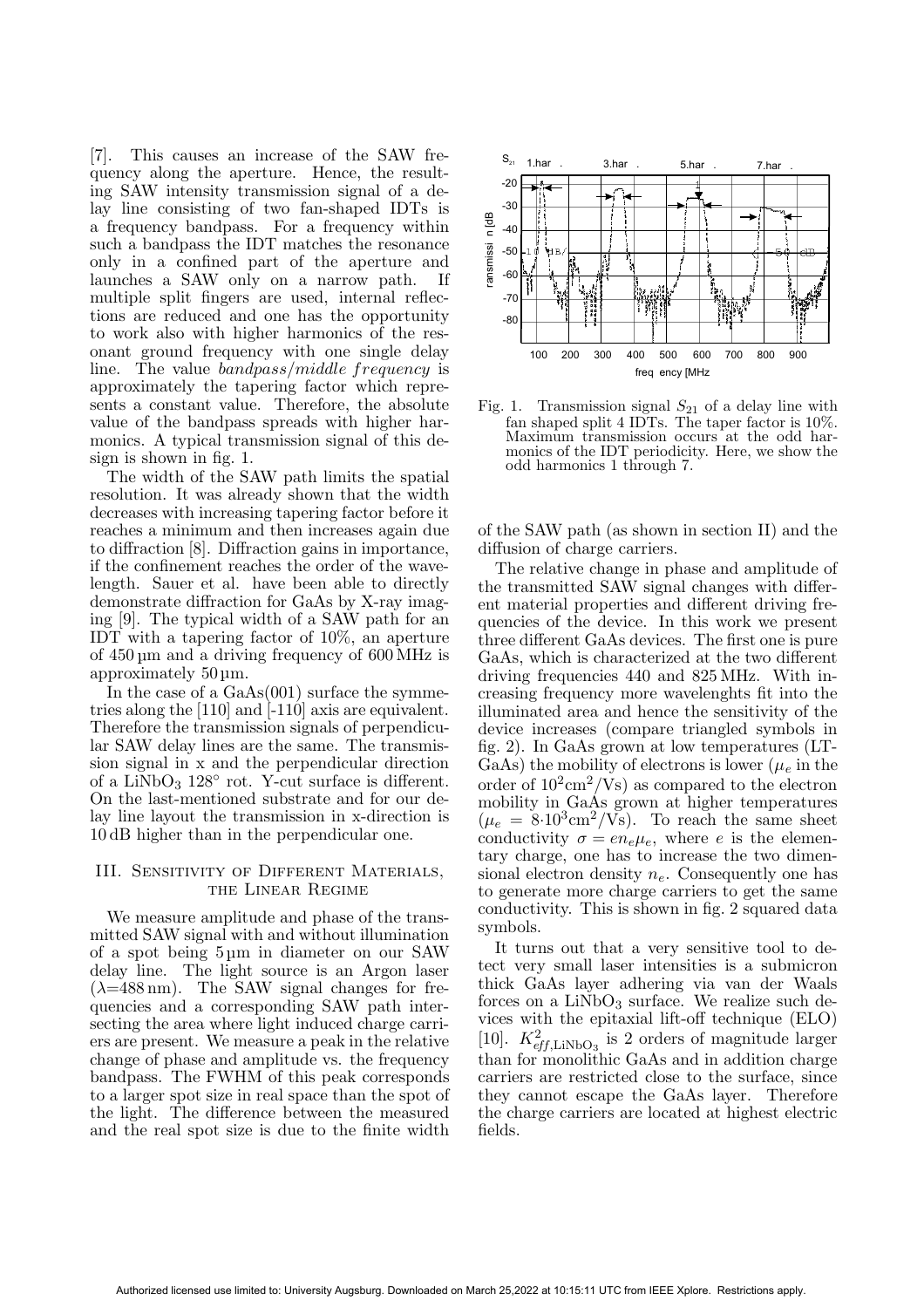

Fig. 2. Dependence of maximum change in phase and amplitude of the SAW signal on different laser intensities and light sensitive GaAs films. The diameter of the laser spot at the surface is about  $5 \mu m$ .

## IV. Novel SAW-Camera by Using Nonlinear Interaction

To image a 2D charge carrier distribution with SAWs different approaches are possible. For measurements as described above the signal is a 1D projection of a 2D distribution. To reconstruct a 2D image, one can apply tomographic techniques [7] as used in the x-ray absorption tomography of solid objects [11]. For this purpose one has to record a set of 1D projections for different angles between SAW path and the pattern of illumination. We break new ground in using two perpendicular SAWs interacting with each other via the electron-hole plasma. The transmission properties of a SAW with low intensity (probe SAW) changes with the intensity of the perpendicular SAW (pump SAW) in presence of charge carriers. We proofed the existence of this nonlinear regime (described in section I) for single delay lines as well as for two perpendicular ones. All devices are hybrid systems similar to what is described in section III. With fan-shaped IDTs we limit the SAW path in both directions and are therefore able to locally restrict the interaction to a small area of our device. This small area represents a pixel. The device consists of a 350 nm thick ELO film (InGaAs-AlGaAs-GaAs heterostructure) a tapered IDT split 4 delay line in x-direction and a tapered IDT split 1 delay line in the perpendicular direction on the  $LiNbO<sub>3</sub>$ . For these experiments we used a pulsed laser diode at 670 nm to illuminate the ELO film. The diode was operated with a pulse repetition rate of 1 to 10 kHz and a pulse width of 10 to some hundred nanoseconds. The first experiments were done using a network analyzer measuring the difference of the probe SAW signal with and without a continuous pump SAW (see fig. 3 (a) and (b)). For a better understanding we then altered our setup to do time resolved experiments. We are able to select the particular pulse time and pulse width of the light as well as of the two SAWs. We distinguish two different methods to image the charge carrier distribution.

In the first case the pump SAW interacts with attendant charges before the probe SAW travels across the ELO film. The probe SAW signal is taken with and without pump SAW. The difference of both signals is non-zero when the pump SAW modifies the conductivity of the probe delay line (compare fig. 3 (c) and (d)). We believe that the pump SAW alters the conductivity by transporting some charges out of the sensitive area.

In the second case both SAWs are launched at the same time and we used a lock-in technique by modulating the pump SAW with a square wave. We measured the modulation of the amplitude of the probe SAW fig. 3 (e) as well as the modulation of the cosine of the phase difference between probe SAW and corresponding reference frequency  $cos(\Delta\phi)$  (shown in fig. 3 (f)).  $cos(\Delta\phi)$ is different for each step of the frequency sweep. The reason is as follows. The number of acoustic wavelengths fitting in the delay line increases with the driving frequency. Hence, the phase of the transmitted SAW signal changes, while the phase of the corresponding reference frequency remains constant. The measuring technique is the most sensitive if  $cos(\Delta\phi) = 0$ . If  $cos(\Delta\phi) = 1$ the modulation is very small and hardly to measure. The last-mentioned is responsible for the dark horizontal stripes in fig. 3 (f).

The performance of each IDT changes with the driving frequency and the ELO film is not perfectly homogeneous. Therefore the sensitivity changes with each pixel of our device. Despite this fact we are able to clearly interpret the 2D structure of the photogenerated electron-hole plasma with a grey scale plot of the raw data.

#### V. Conclusion

Surface acoustic wave devices are a very sensitive tool to detect changes in the charge carrier system. We investigated the sensitivity of semiconducting SAW devices to illumination. The tested materials cover a range of over seven orders of magnitude in laser intensity from  $2.5 \cdot 10^{-2}$  to  $5 \cdot 10^5$  W/cm<sup>2</sup>. It turns out that a semiconducting piezoelectric hybrid structure consisting of a submicron thick GaAs layer on top of a  $LiNbO<sub>3</sub>$